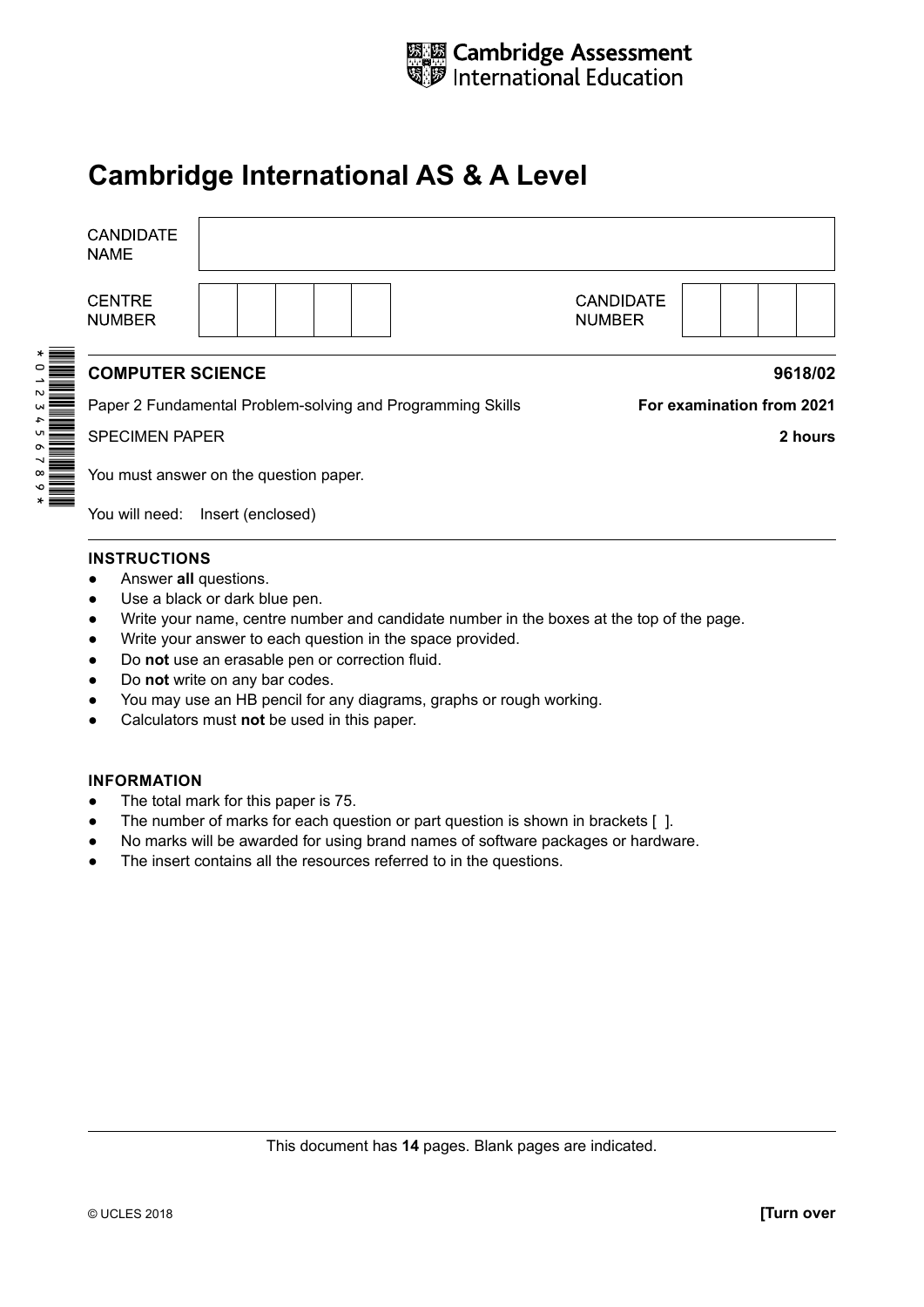Refer to the Insert for the list of pseudocode functions and operators.

**1 (a)** Program variables have values as follows:

| <b>Variable</b> | <b>Value</b> |
|-----------------|--------------|
| Today           | "Tuesday"    |
| WeekNumber      | 37           |
| Revision        | $\mathsf{C}$ |
| MaxWeight       | 60.5         |
| TastBatch       | TRUE         |

 **(i)** Give an appropriate data type for each variable.

| <b>Variable</b> | Data type |
|-----------------|-----------|
| Today           |           |
| WeekNumber      |           |
| Revision        |           |
| MaxWeight       |           |
| LastBatch       |           |

 **(ii)** Evaluate each expression in the following table. If an expression is invalid then write ERROR.

Refer to the **Insert** for the list of pseudocode functions and operators.

| <b>Expression</b>                        | <b>Evaluates to</b> |
|------------------------------------------|---------------------|
| MID(Today, 3, 2) & Revision & "ape"      |                     |
| INT (MaxWeight $+4.2$ )                  |                     |
| LENGTH (MaxWeight)                       |                     |
| MOD (WeekNumber, 12)                     |                     |
| $(Revision \le 'D') AND (NOT LastBatch)$ |                     |

[5]

[5]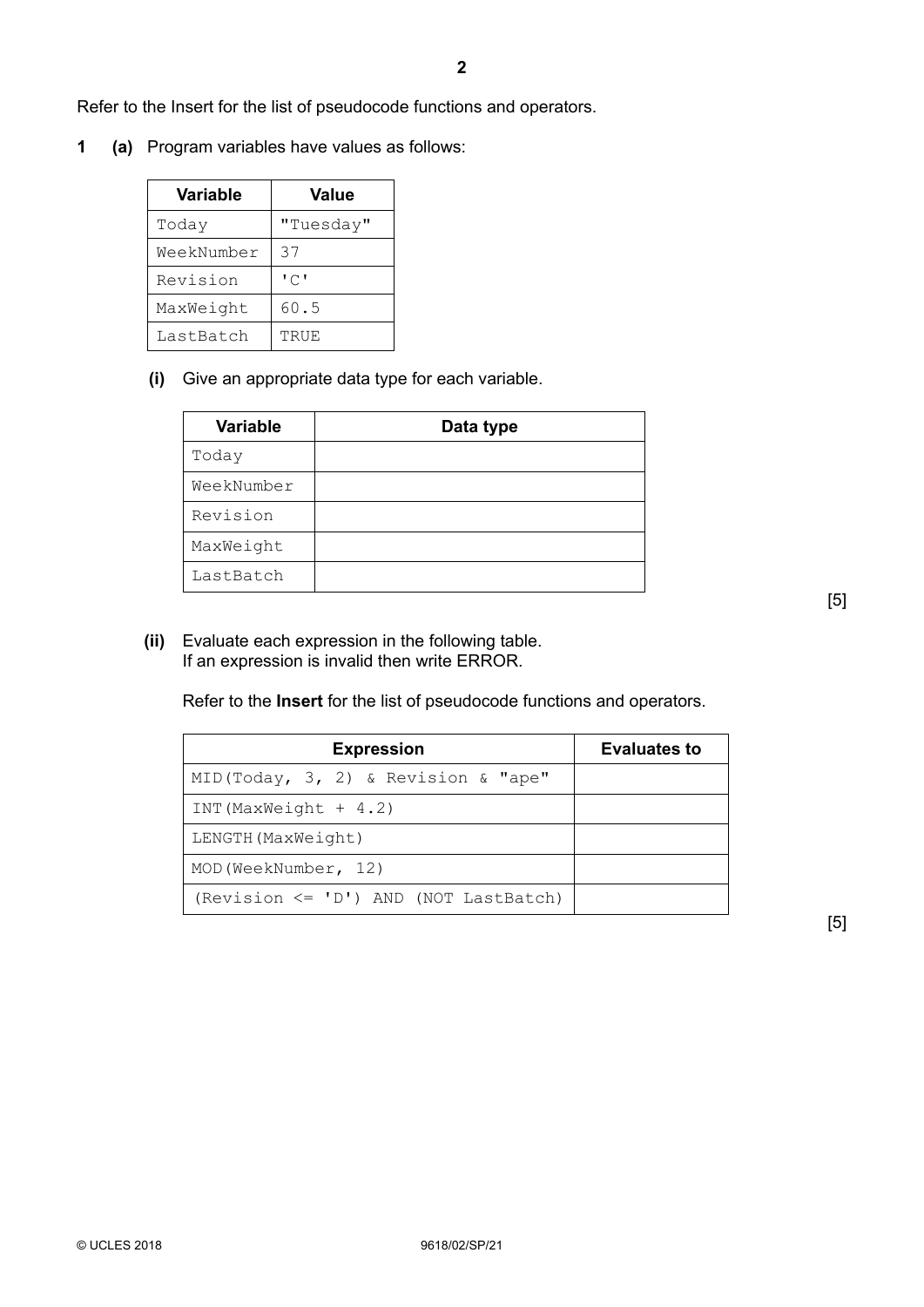(b) Simple algorithms usually consist of input, process and output.

Complete the table to show if each statement is an example of input, process or output. Place one or more ticks  $(\checkmark)$  for each statement.

| Item          | <b>Statement</b>                       | Input | <b>Process</b> | Output |
|---------------|----------------------------------------|-------|----------------|--------|
|               | SomeChars $\leftarrow$ "Hello World"   |       |                |        |
| $\mathcal{L}$ | OUTPUT RIGHT (SomeChars, 5)            |       |                |        |
|               | READFILE MyFile, MyChars               |       |                |        |
| 4             | WRITEFILE MyFile, "Data is " & MyChars |       |                |        |

 $[4]$ 

(c) Write in pseudocode a post-condition loop to output all the odd numbers between 100 and 200.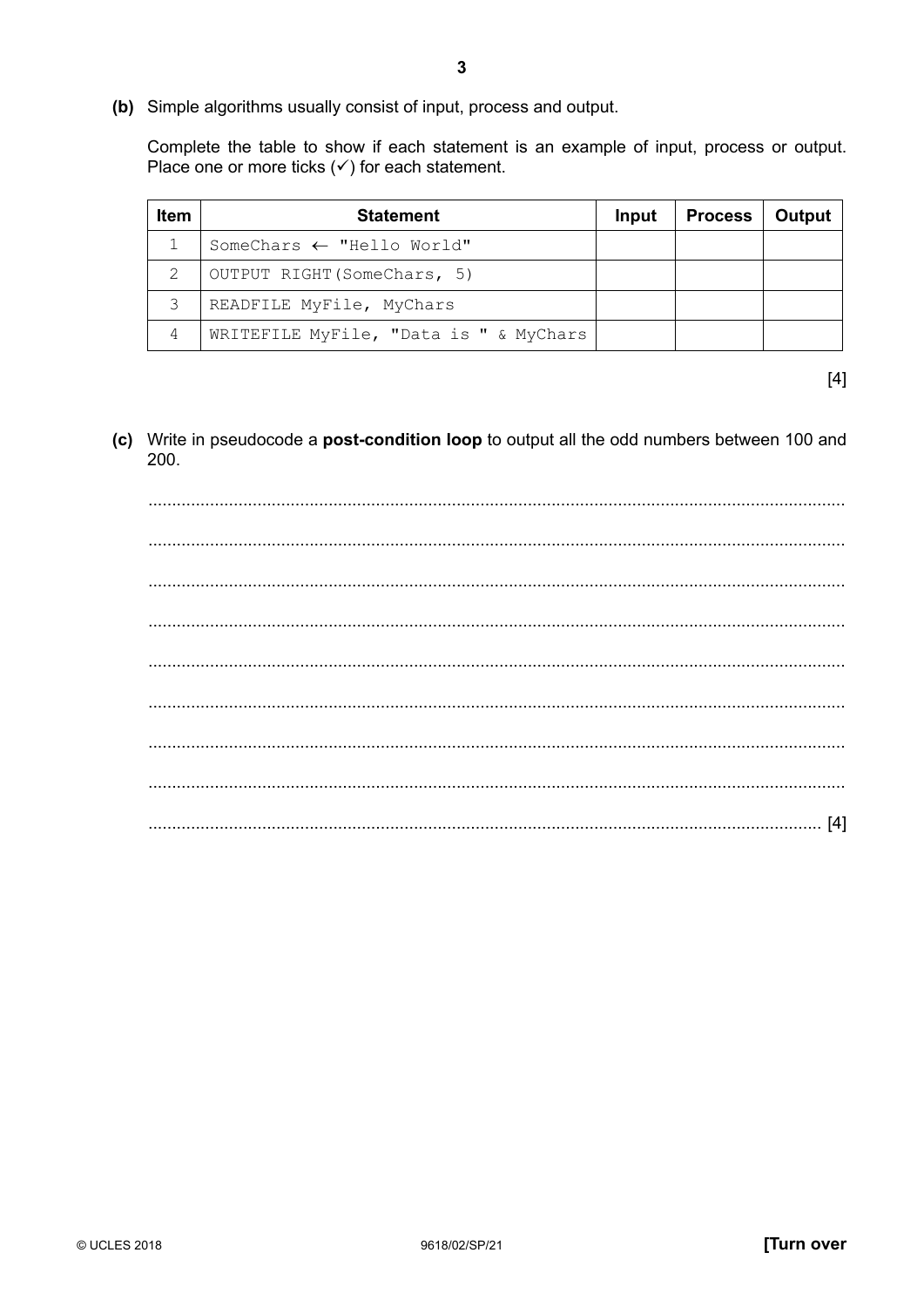

(a) State three items of information that the diagram shows about the design of the program.

 $[3]$ 

(b) Examples of the data items that correspond to the arrows are given in the table.

| <b>Arrow</b> | Data item          |  |  |
|--------------|--------------------|--|--|
|              | 234.56             |  |  |
| R            | "Ms Roberta Smith" |  |  |
|              | <b>TRUE</b>        |  |  |

Use pseudocode to write the function header for the Card payment module.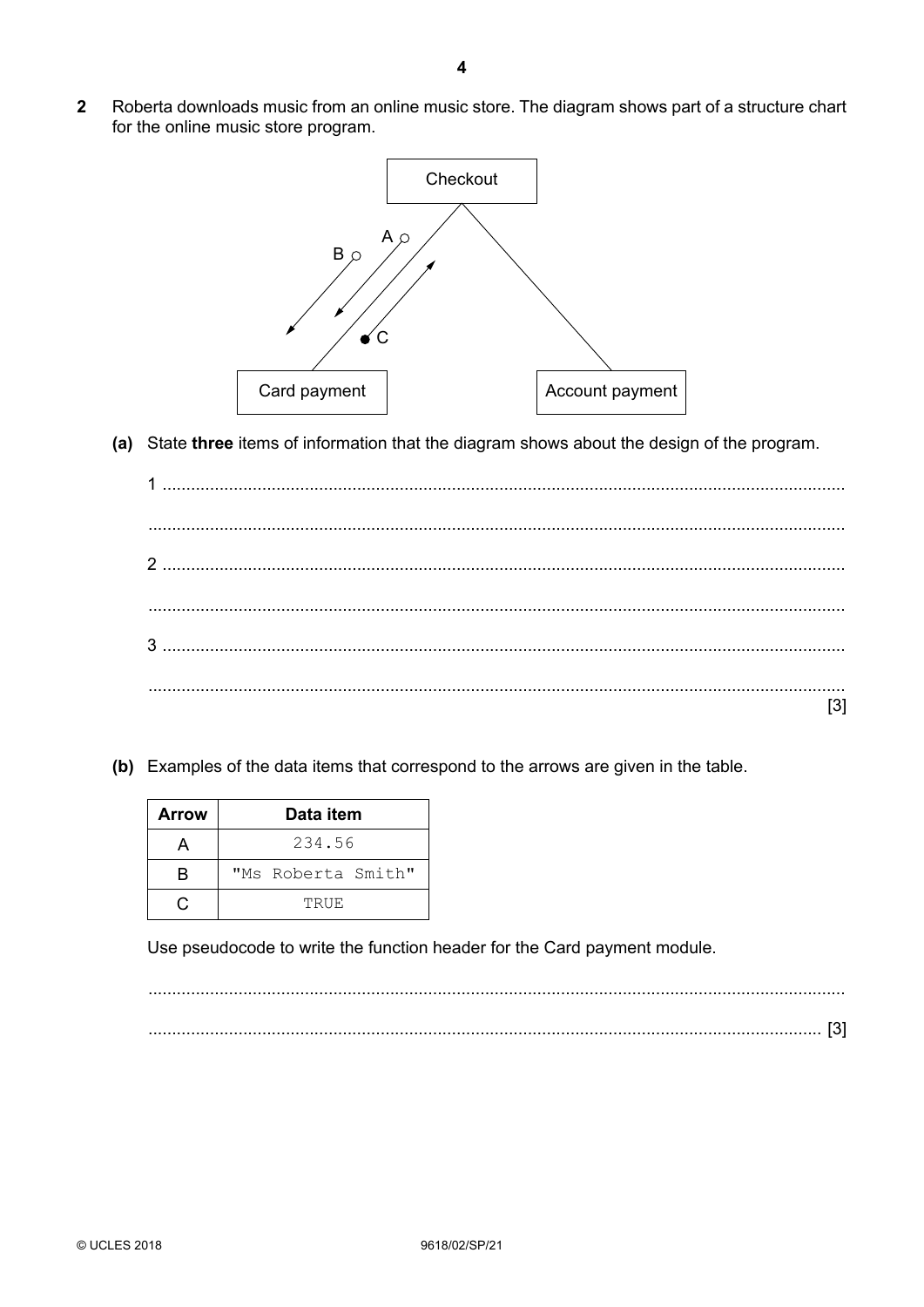$\mathbf{3}$ A stack is created using a high-level language. The following diagram represents the current state of the stack. The TopOfStack pointer points to the last item added to the stack.

| Address | Value | Pointer                 |
|---------|-------|-------------------------|
|         |       |                         |
| 99      |       |                         |
| 100     |       |                         |
| 101     | Е     | $\Leftarrow$ TopOfStack |
| 102     | D     |                         |
| 103     | С     |                         |
| 104     | B     |                         |
| 105     | А     |                         |

(a) Two operations associated with this stack are  $PUSH()$  and  $POP()$ .

Describe these operations with reference to the diagram.

|           | MyVar = POP() |  |  |  |     |
|-----------|---------------|--|--|--|-----|
|           |               |  |  |  |     |
|           |               |  |  |  |     |
| PUSH('Z') |               |  |  |  |     |
|           |               |  |  |  |     |
|           |               |  |  |  |     |
|           |               |  |  |  | [4] |

(b) Two programs use a stack to exchange data. Program AddString pushes a string of characters onto the stack one character at a time. Program RemoveString pops the same number of characters off the stack, one character at a time. The string taken off the stack is different from the string put on the stack.

Explain why the strings are different.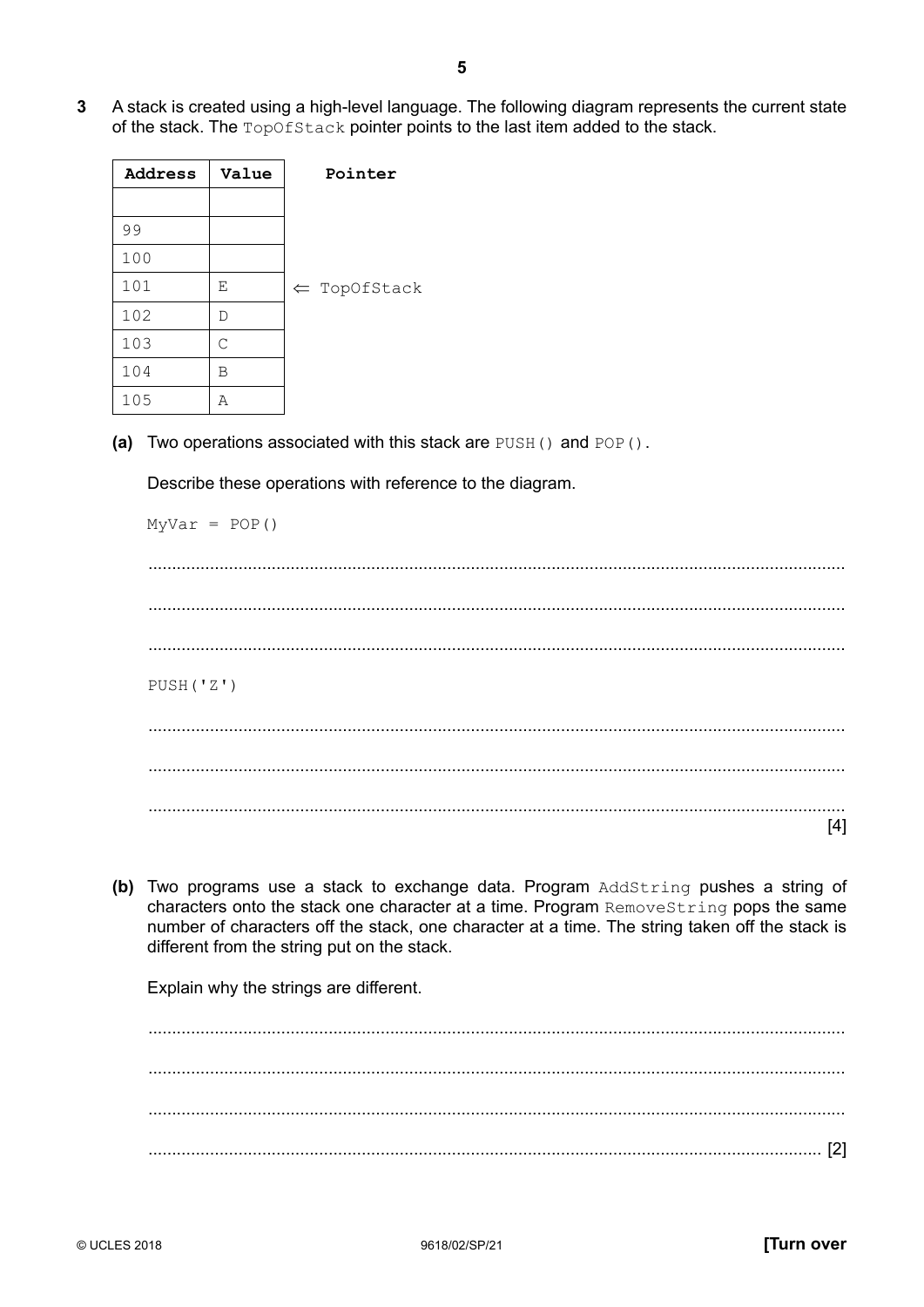(a) Parameter  $x$  is used to pass data to procedure  $MyProc$  in the following pseudocode:  $\overline{\mathbf{4}}$ 

```
x \leftarrow 4CALL MyProc(x)OUTPUT x
PROCEDURE MyProc(x : INTEGER)
    DECLARE z : INTEGER
    x \leftarrow x + 1z \leftarrow x + 3ENDPROCEDURE
```
There are two parameter passing methods that could be used.

Complete the following table for each of the two methods.

| Name of parameter<br>passing method | <b>Value</b><br>output | <b>Explanation</b> |
|-------------------------------------|------------------------|--------------------|
|                                     |                        |                    |
|                                     |                        |                    |
|                                     |                        |                    |
|                                     |                        |                    |
|                                     |                        |                    |
|                                     |                        |                    |

 $[6]$ 

(b) The pseudocode includes the use of parameters.

State two other features in the pseudocode that support a modular approach to programming.

 $[2]$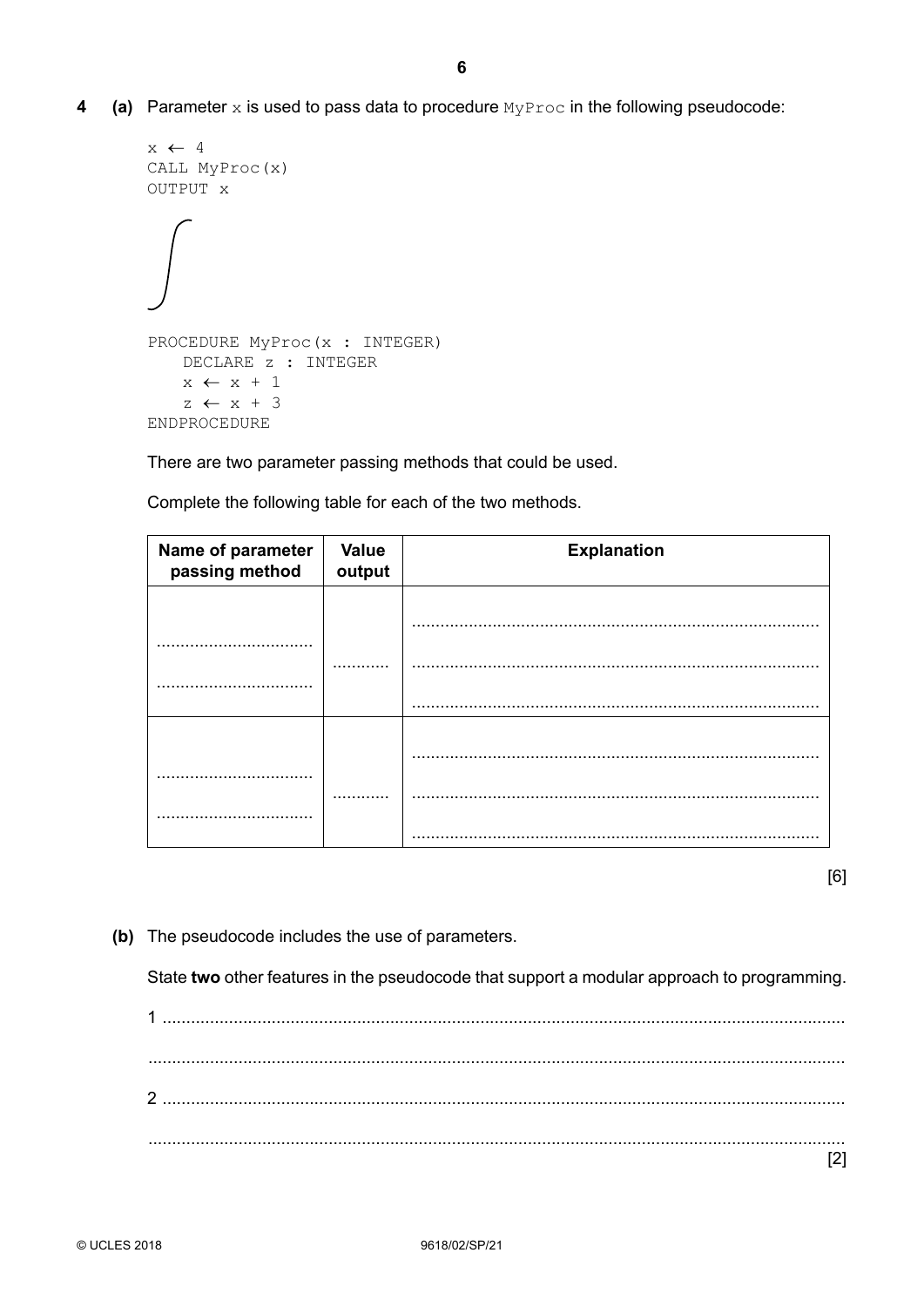## **BLANK PAGE**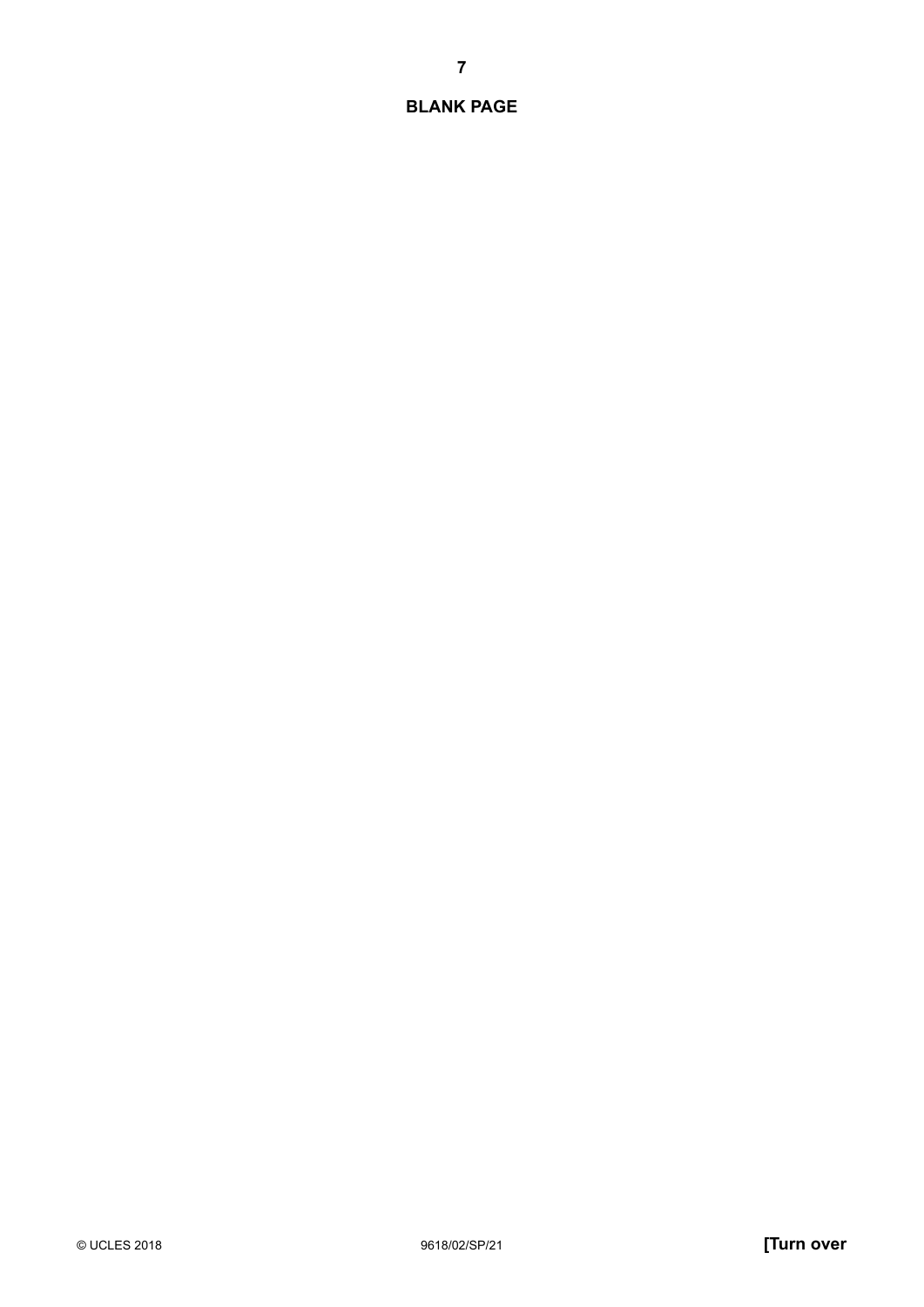The record fields of StockItem are:

| Field         | <b>Typical value</b> |
|---------------|----------------------|
| ProductCode   | $"BGR24-C"$          |
| Price         | 102.76               |
| NumberInStock | 15                   |

(a) Write pseudocode to declare the record structure StockItem.

(b) Write pseudocode to declare the Stock array.

(c) Write pseudocode to modify the values to element 20 as follows:

- set the price to 105.99
- increase the number in stock by 12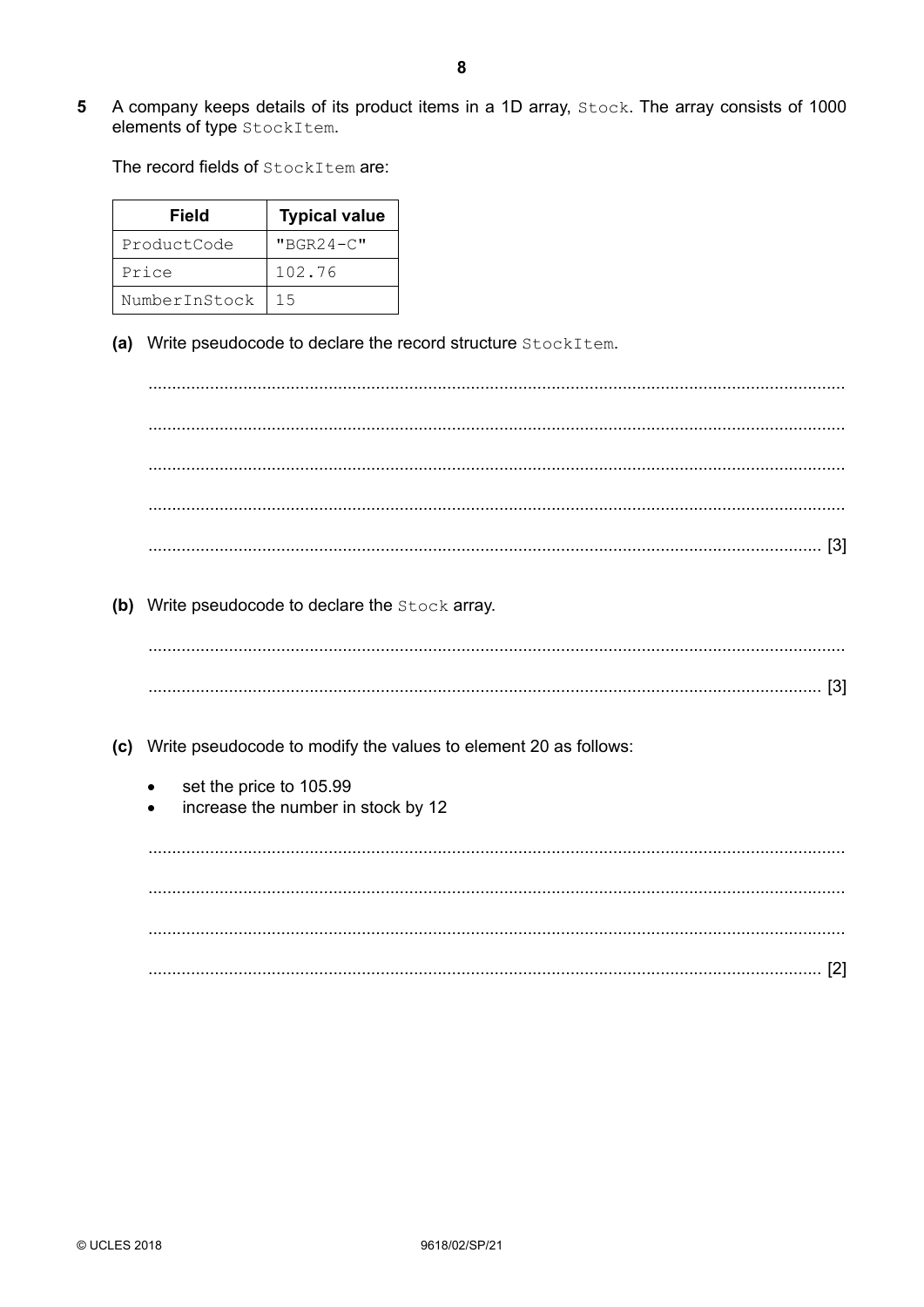(d) A stock report program is developed.

Write pseudocode to output the information for each stock item that has a price of at least 100.

Output the information as follows:

Product Code: BGR24-C Number in Stock: 15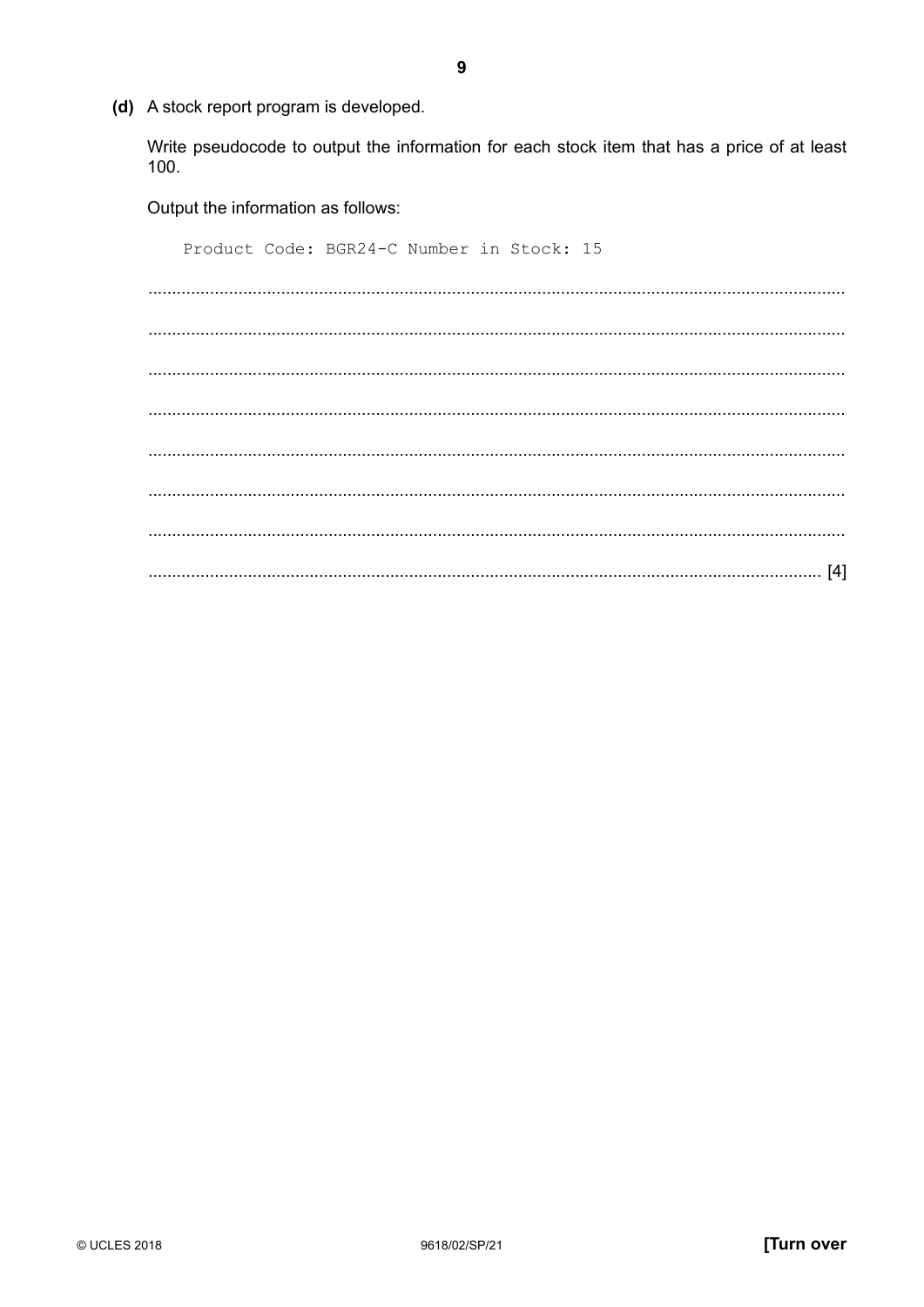6 Members of a family use the same laptop computer. Each family member has their own password.

To be valid, a password must comply with the following rules:

- $\mathbf{1}$ At least two lower-case alphabetic characters
- At least two upper-case alphabetic characters  $2^{\circ}$
- $3<sup>1</sup>$ At least three numeric characters
- Alphanumeric characters only  $\overline{4}$

A function, ValidatePassword, is needed to check that a given password follows these rules. This function takes a string, Pass, as a parameter and returns a boolean value:

- TRUE if it is a valid password  $\bullet$
- **FALSE** otherwise  $\bullet$
- (a) Write pseudocode to implement the function ValidatePassword.

Refer to the Insert for the list of pseudocode functions and operators.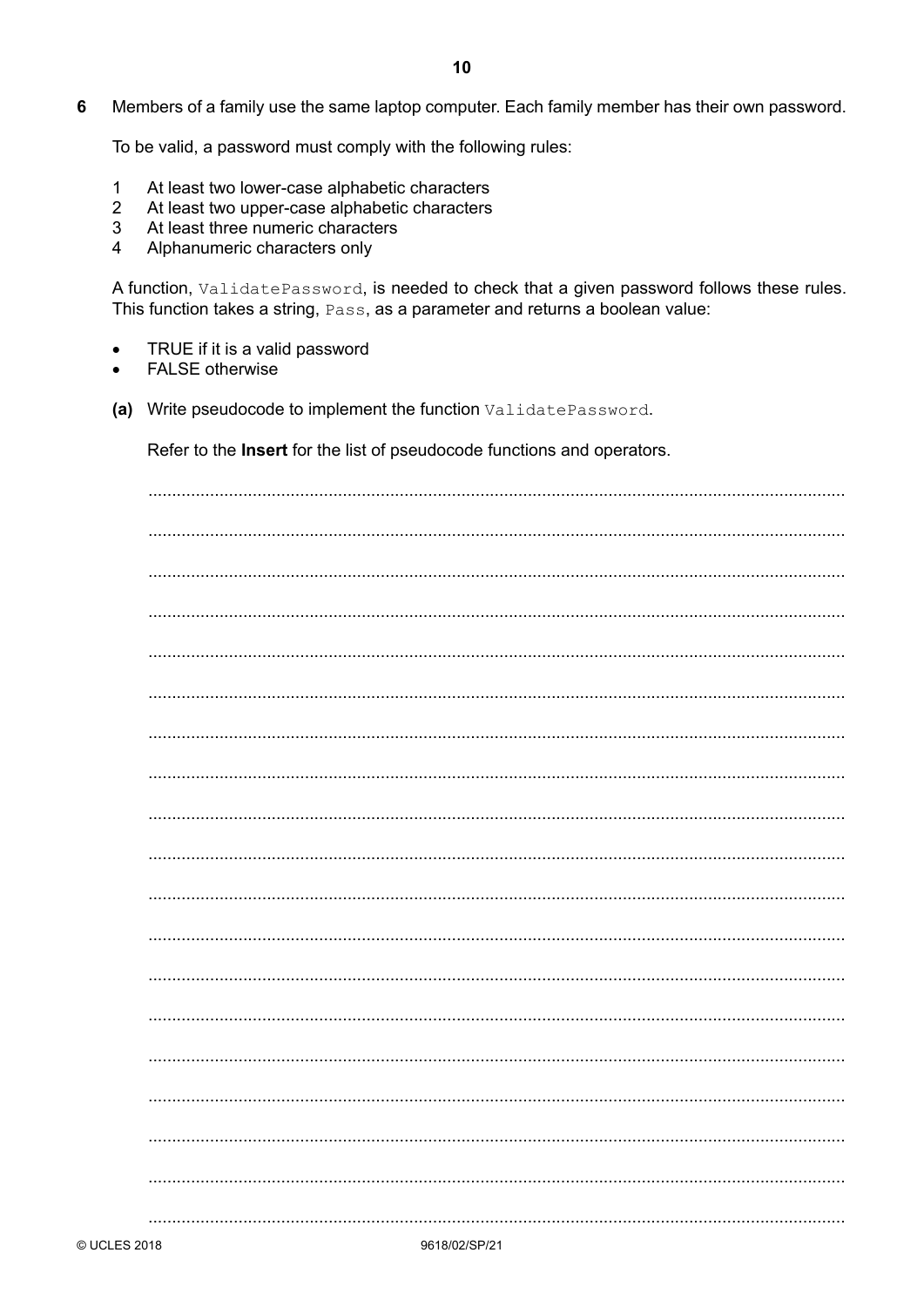© UCLES 2018

| 9618/02/SP/21 |
|---------------|
|---------------|

[Turn over

| $\ldots$ [9] |
|--------------|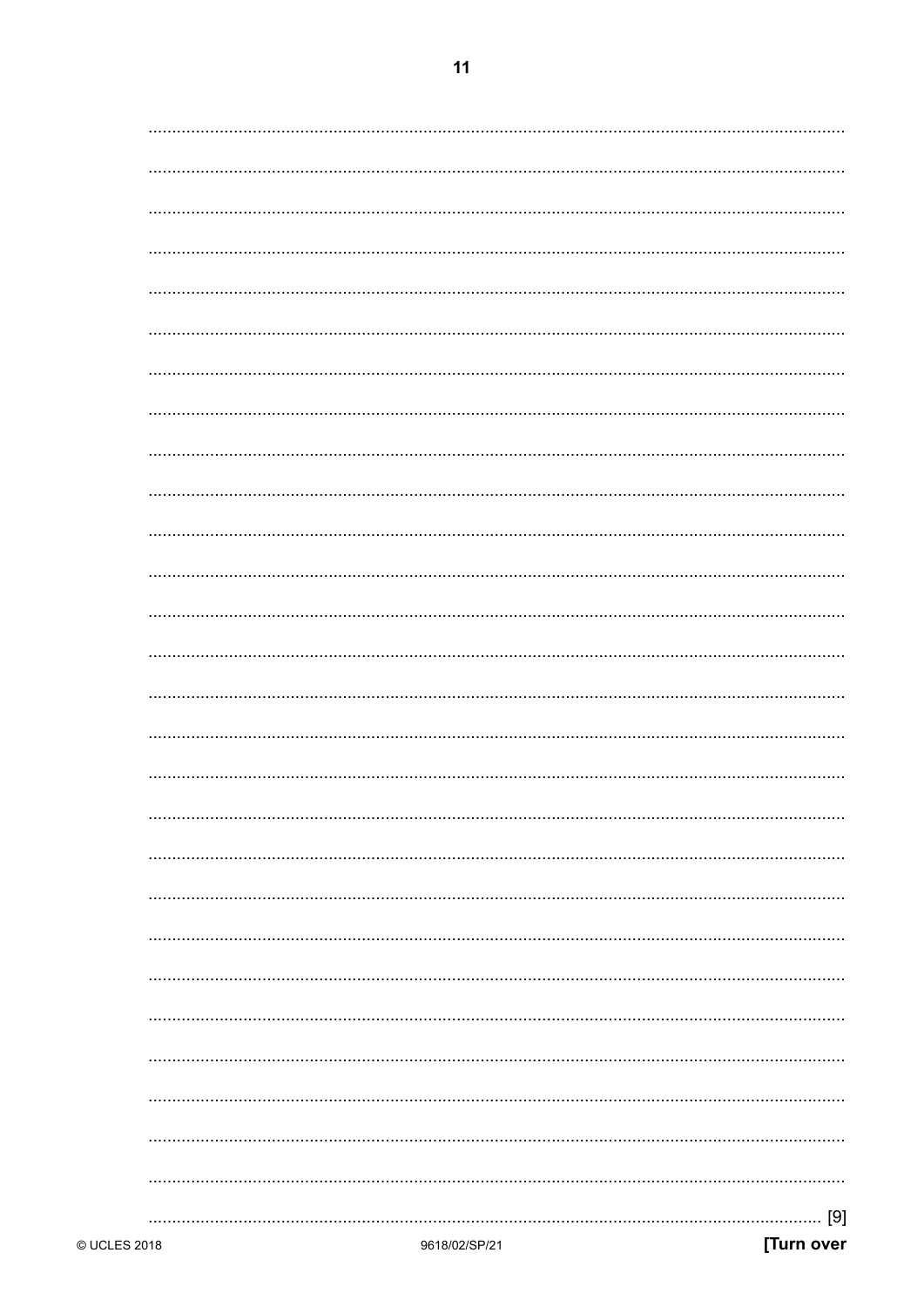|       | (b) The ValidatePassword function will be tested.                                                               |
|-------|-----------------------------------------------------------------------------------------------------------------|
| (i)   | Give a valid password that can be used to check that the function returns TRUE under<br>the correct conditions. |
|       |                                                                                                                 |
| (ii)  | Password1 is modified to test each rule separately. Give four modified passwords and<br>justify your choice.    |
|       |                                                                                                                 |
|       |                                                                                                                 |
|       |                                                                                                                 |
|       |                                                                                                                 |
|       |                                                                                                                 |
|       |                                                                                                                 |
|       |                                                                                                                 |
|       |                                                                                                                 |
|       |                                                                                                                 |
|       |                                                                                                                 |
|       |                                                                                                                 |
|       |                                                                                                                 |
|       | Password to test rule 4:                                                                                        |
|       |                                                                                                                 |
|       |                                                                                                                 |
|       |                                                                                                                 |
|       | [4]                                                                                                             |
| (iii) | When testing the ValidatePassword function it is necessary to test all possible paths<br>through the code.      |
|       | State the name given to this type of validation testing.                                                        |
|       | $[1]$                                                                                                           |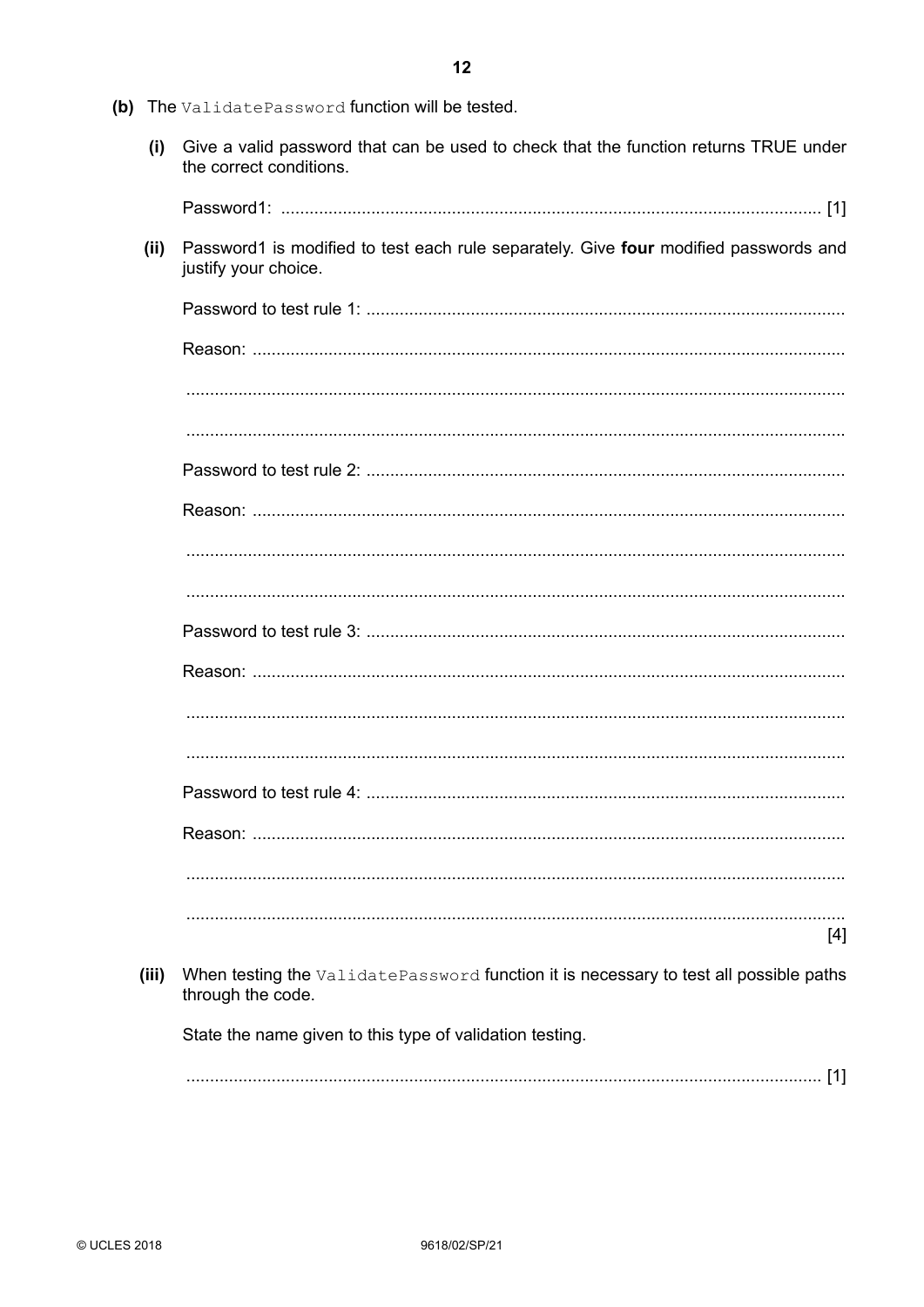(iv) A program consisting of several functions can be tested using a process known as 'stub testing'.

Explain this process.